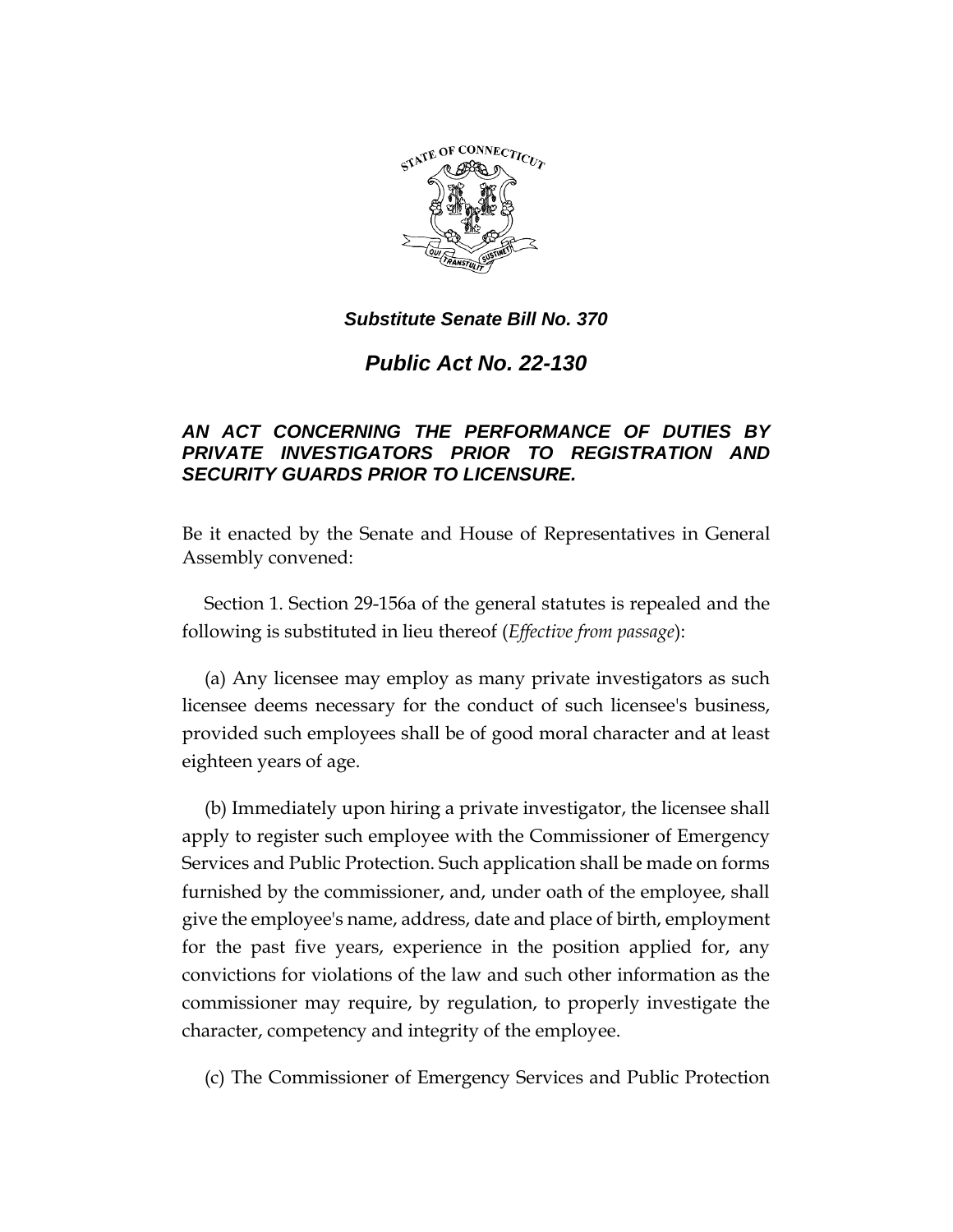## *Substitute Senate Bill No. 370*

shall require any applicant for registration under this section to submit to state and national criminal history records checks conducted in accordance with section 29-17a. The application for registration shall be accompanied by two sets of fingerprints of the employee and two fullface photographs of the employee, two inches wide by two inches high, taken no earlier than six months prior to the date of application for registration, and a forty-dollar registration fee payable to the state. Subject to the provisions of section 46a-80, no person shall be registered who has been convicted of a felony, any sexual offense or any crime involving moral turpitude, or who has been refused a license under the provisions of this chapter for any reason except lack of minimum experience, or whose license, having been granted, has been revoked or is under suspension. The commissioner shall register all qualified employees and so notify the licensee and place the registration form and all related material on file with the Division of State Police within the Department of Emergency Services and Public Protection.

(d) A licensee may employ an individual to perform the duties of a private investigator while such individual's application for registration pursuant to subsections (b) and (c) of this section is pending, provided the licensee conducts, or has a consumer reporting agency regulated under the federal Fair Credit Reporting Act conduct, a state and national criminal history records check and determines the applicant meets the requirements of subsection (c) of this section for registration as a private investigator. Such individual shall cease to perform such duties pursuant to this subsection when the commissioner grants or denies the pending application for registration.

**[**(d)**]** (e) The licensee shall notify the commissioner not later than five days after the termination of employment of any registered employees.

**[**(e)**]** (f) Any person, firm or corporation that violates any provision of this section shall be fined seventy-five dollars for each offense. Each distinct violation of this section shall be a separate offense and, in the